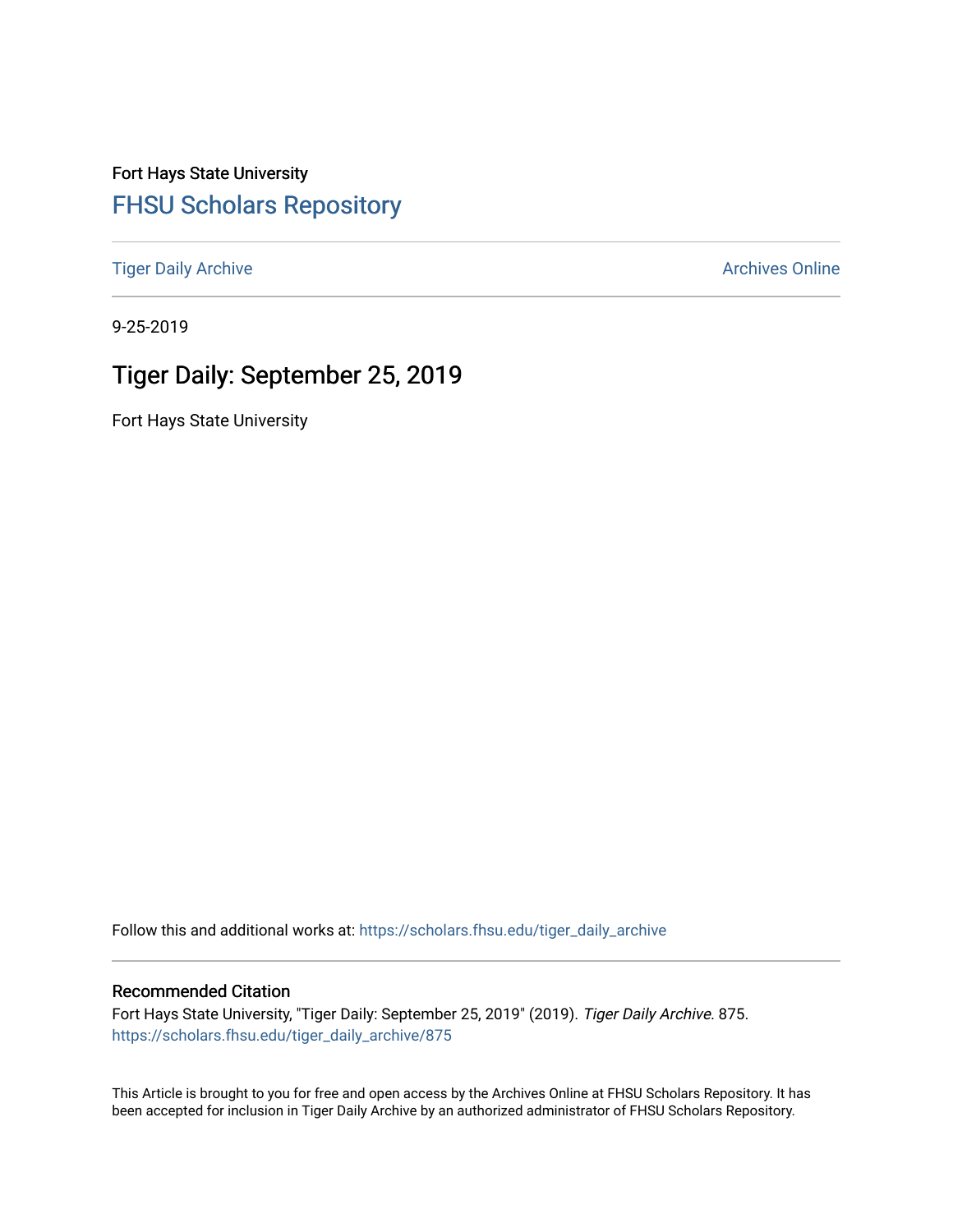## **Tiger Daily [September 25. 2019]**

## Tiger Daily

Wed 9/25/2019 10:07 AM

**To:** Tiger Daily <TigerDaily@fhsu.edu>



#### **ANNOUNCEMENTS**

- **Calendar: Upcoming Professional Development [Opportunities](#page-2-0)**
- **Academic Advising [Certificates](#page-2-1) and Trainings**
- **[Memorial](#page-3-0) Union New Food Options**
- **Safe Zone [Trainings](#page-3-1)**
- **FHSU Tiger Tot Alumni [Homecoming](#page-3-2) Float**
- **Student [Government](#page-4-0) Association Election Forums**
- **[Makerspace](#page-4-1) Materials Need**
- **Electronic Resources Feature: [Independent](#page-4-2) Voices Database**
- **[Novels](#page-4-3) for Hope**

#### **EVENTS**

## **THIS WEEK/WEEKEND**

- **Gideons [International](#page-4-4) Visit – TODAY; 7:30am to 11:30am**
- **Banned Book [Buttons](#page-5-0) – TODAY; 2:00pm to 4:00pm**
- **Hispanic Dance Session – [Caribbean/Polynesian](#page-5-1) (Hulu) Dance – TODAY; 6:30pm to 9:00pm**
- **Ice [Cream](#page-5-2) Social Event – TODAY; 7:00pm**
- **STEPS to Success [Wellness](#page-5-3) Program Lunch & Learn – TOMORROW; 12:00pm**
- **[Entrepreneurship](#page-6-0) Faculty Fellows Presentation – September 27; 2:30pm to 4:00pm**
- **Rostislav & Luba Edlina [Dubinsky](#page-6-1) Classical Music Series – September 27; 7:30pm**
- **Student Athlete Advisory [Committee](#page-7-0) Dunk Tank – September 28; 4:30 to 6:30 pm**

## **FUTURE EVENTS**

- **TILTed Tech [Mini-Conference:](#page-7-1) Accessibility and Blackboard Ally September 30; 12:00pm to 3:00pm**
- **MDC Workshop – [CliftonStrengths](#page-8-0) Engaged – October 1; 9:00am to 4:00pm**
- **Civic [Dinners:](#page-8-1) The Lovable City – October 1 & October 7; 6:00pm**
- **Maker [Wednesday](#page-8-2) – October 2; 5:00pm to 6:00pm**
- **Encore Series [Presents](#page-8-3) – Reza: The Edge of Illusion – October 3; 7:30pm**
- **A Plant Hike: Wild Foods and [Medicinal](#page-9-0) Plants Around the Cheyenne Bottoms Area – October 6; 2:00pm**
- **U.S. Air Force ["Falconaires"](#page-9-1) Jazz Ensemble Concert - October 7; 7:00pm**
- **On-Site Biometric [Screening](#page-10-0) & Health Coach Available – Dates and times listed below**
- **Political Science Alumni Award Winners [Reception](#page-11-0) – October 10; 4:00pm to 5:00pm**
- **Leadership Studies Alumni [Distinguished](#page-11-1) Service Award Reception – October 10; 3:00 to 4:00pm**
- **Economics, Finance, and Accounting [Department](#page-11-2) Reception for Alumni Award Recipients – October 10; 3:00 to 4:00pm**
- **College of Education [Homecoming](#page-12-0) Reunion – October 11-12; Times listed below**
- **Rural and [Independent](#page-9-2) Innovators Conference – October 15; 8:00am to 4:30pm**
- **MDC Workshop – [Maintaining](#page-12-1) a Healthy & Safe Work Place – October 17; 8:30am to 12:00pm**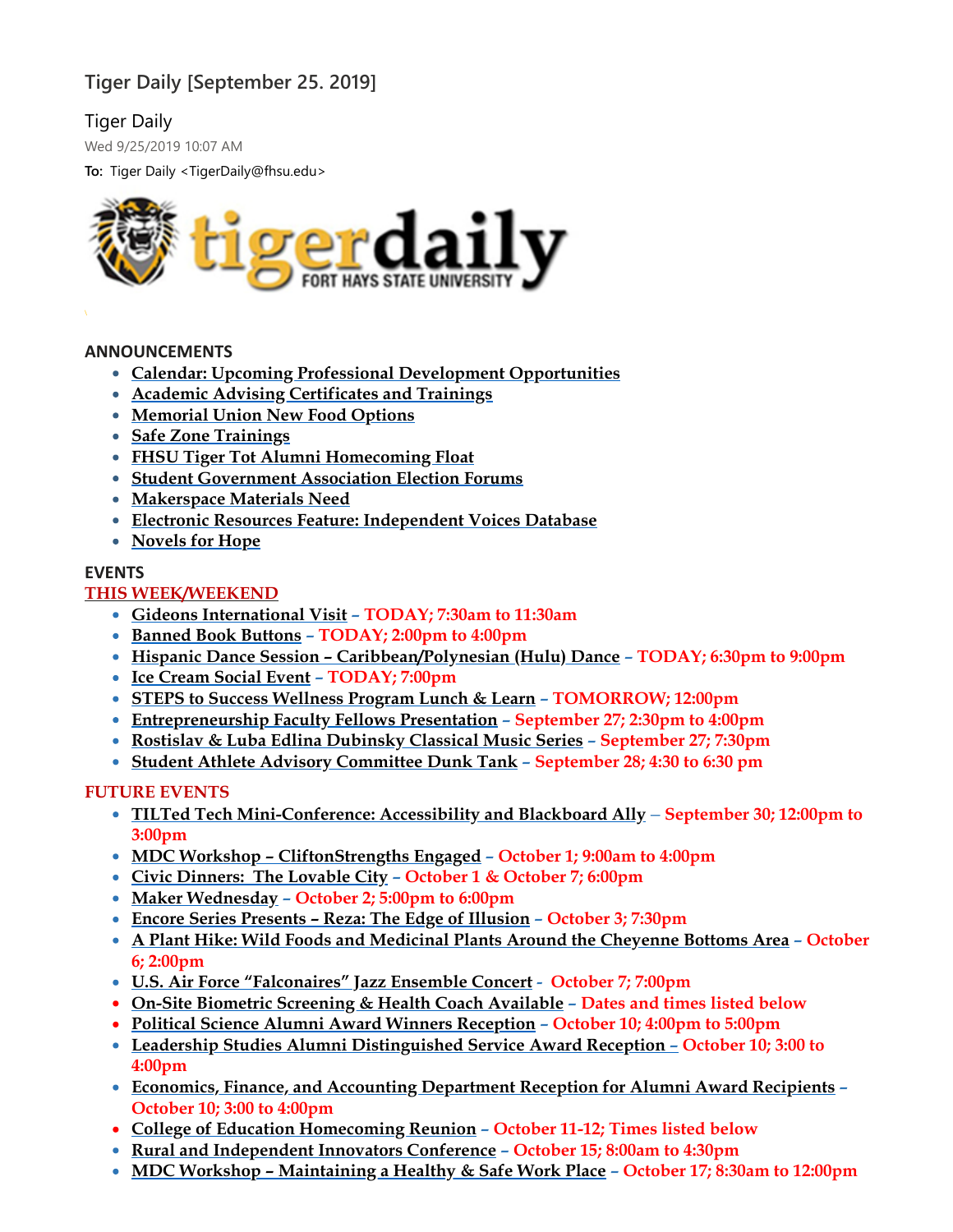## <span id="page-2-0"></span>**WKHRMA October Seminar – 10 [Complimentary](#page-10-1) Spots Available! – October 23; 8:30am to 3:00pm**

## **ANNOUNCEMENTS**

## **Calendar: Upcoming Professional Development Opportunities**

Check out upcoming professional development opportunities! The TILT TigerLearn event calendar is your go-to for professional development at FHSU! Check it out here: [http://tigerlearn.fhsu.edu/events/.](http://tigerlearn.fhsu.edu/events/)

To provide faculty and staff with one easy place to see all professional development at FHSU, we're happy to include your event on the TigerLearn calendar. We can include links to your registration site, contact persons for questions, etc. Just contact [TILT-FacultyDev@fhsu.edu,](mailto:TILT-FacultyDev@fhsu.edu) and we'll add your event right away!

## <span id="page-2-1"></span>**Academic Advising Certificates and Trainings**

The Academic Advising and Career Exploration Center offers certificates for academic advisors each semester. The schedule for this fall is available below.

If you have attended sessions in the past and need to know which sessions you have left to receive your certificate, please email your name and department to **[advising@fhsu.edu](mailto:advising@fhsu.edu)** for assistance.

**NOTE:** This is open to both faculty and staff. Please feel free to bring your lunch to the session. **RSVP:** Please let us know if you are planning to attend by replying to **[advising@fhsu.edu](mailto:advising@fhsu.edu)**. We will send you a calendar entry that you will need to "Accept and Send the Response Now". This will allow us to have the appropriate room size and number of handouts. We look forward to seeing you at our sessions.

#### **ADVISING TECHNOLOGY CERTIFICATE**

This certificate will provide academic advisors with information related to the primary technology applications utilized to support academic advising at FHSU. Participants must attend each session to receive the certificate. **Participants need to bring their laptop with them for each session.** The following are the dates for this certificate.

September 12, 2019 12-1 PM *Using Technology in Advising-TigerTracks* September 19, 2019 12-1 PM *Using Technology in Advising-TigerEnroll* September 26, 2019, 12-1 PM *Using Technology in Advising-Advising Notes* October 8, 2019, 12-1 PM *Using Technology in Advising-Tiger Early Alert*

## **ADVISING SPECIAL POPULATIONS CERTIFICATE**

This certificate will provide information on working with the diverse needs of our students. Whether you are currently advising students in the population or not, you will gain information that can assist you. Participants must attend each session to receive the certificate. The following are the dates for the spring sessions.

October 17, 2019, 12-1 PM *Advising Special Populations-Student-Athletes* October 31, 2019, 12-1 PM *Advising Special Populations-International Students* November 7, 2019, 12-1 PM *Advising Special Populations-Students with Disabilities* November 21, 2019, 12-1 PM *Advising Special Populations-Transfer Students*

#### **ACCESS for Student Success Advisor Training**

The ACCESS for Student Success program requires all first-time freshman to meet with their academic advisor six times throughout the first year (three in the fall, three in the spring). These trainings sessions will provide information on content and delivery methods that can assist advisors in the planning and execution of fall ACCESS II and ACCESS III meetings.

September 17, 2019, 3-4:30 PM, Trails Room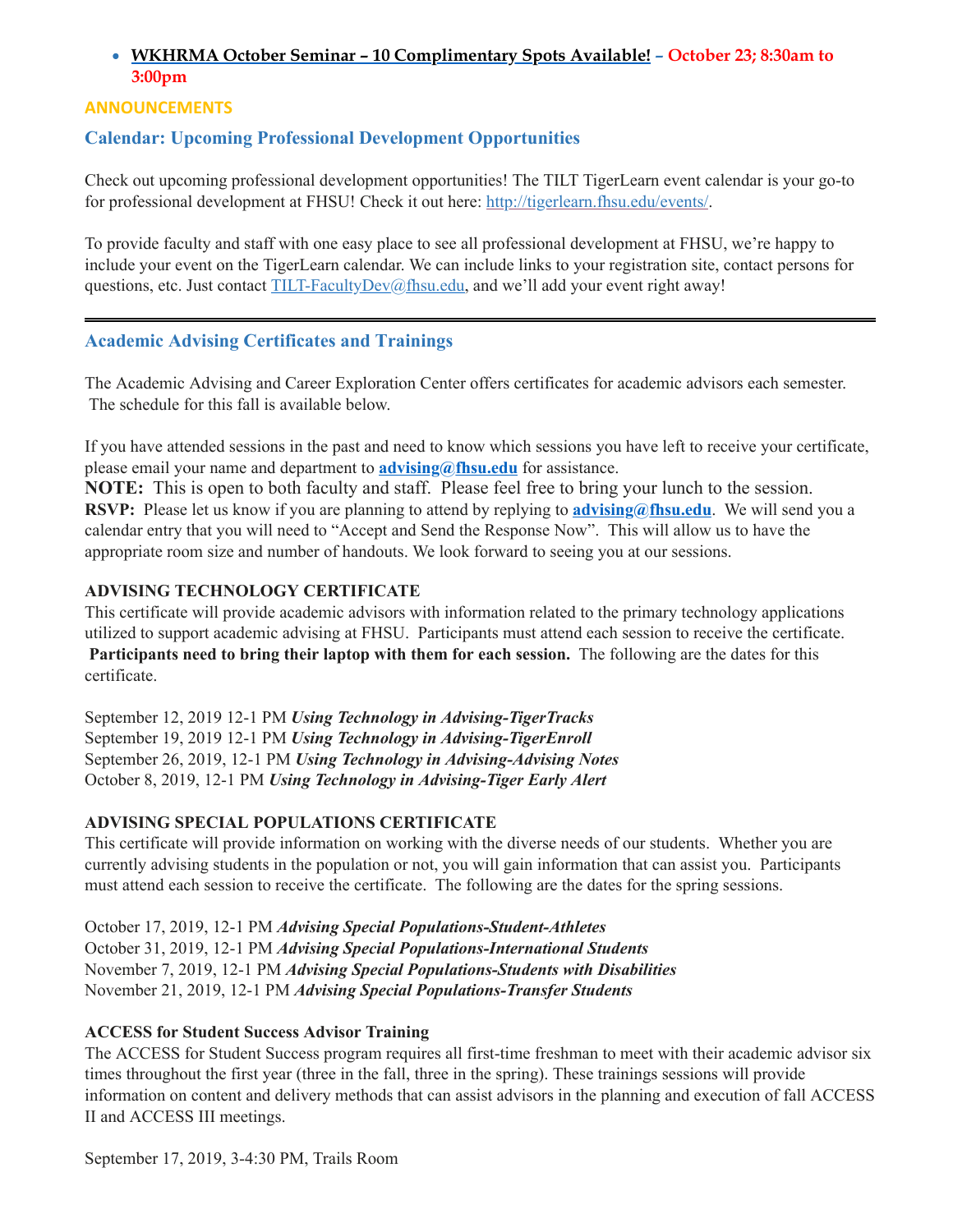September 25, 2019, 3-4:30 PM, Trails Room

#### **NACADA Webinars**

The Academic Advising and Career Exploration Center and Office of Student Affairs will be hosting the following webinars from NACADA: The Global Community for Academic Advising thanks to the generosity of the Office of Student Affairs. These webinars are open to faculty and staff.

Thursday, November 14, 2019 1:00 PM – 2:00 PM All I Need to Know (about Academic Advising) I Learned...

Wednesday, December 11, 2019 1:00 PM – 2:00 PM Academic Advising and Trans Equity: Building our Tomorrow

## <span id="page-3-0"></span>**Memorial Union New Food Options**

Attention FHSU Students, Faculty, & Staff: The Memorial Union will be introducing a new food concept in Union Station, and we want YOUR vote! Click on the link below and give us your feedback online at [https://baseline.campuslabs.com/fhsu/mudsf2019](https://baseline.campuslabs.com/fhsu/mudsf2019?fbclid=IwAR3O8zzAn7DkBeKqLu3iaV89j9ZSiFTkA9kTScfRPj9T1CWy5ScyAvUwaG0)

## <span id="page-3-1"></span>**Safe Zone Trainings**

To honor LGBTQ+ History month, we will begin to offer Safe Zone trainings during the month of October. There are a variety of dates and times that you can attend a training. Each date has a maximum capacity of 20 participants for the two hour training. Depending on interest, there may be more dates and times added. To sign up, please visit Tigerlink at <https://tigerlink.fhsu.edu/submitter/form/start/344353>

For questions please contact Tina Wolbert, thwolbert@fhsu.edu

## <span id="page-3-2"></span>**Attention all FHSU Tiger Tot Alumni**

Tiger Tots Director, Sara Stroup and lead teacher, Penny McGinnis are looking for Tiger Tot Alumni to take part in their FHSU Homecoming Float! See the detailed information below and spread the word so we can see our Tiger Tot alumni from 1981 to recent, on October 12th! We hope to see everyone there!

If you or your child are alumni of FHSU Tiger Tots, you are invited to UNLEASH THE TIGERS!  $\bigcirc$  Please come to the first-ever FHSU Tiger Tots Homecoming Reunion on October 12th!

We hope to see all past and present Tiger Tot children, families, interns, student teachers, and staff near and far come back for this reunion! Tiger Tots will be open that morning if anyone would like to visit the present classroom. We will be riding a float in the Homecoming Parade. All children ages 16 and under must be accompanied by an adult.

The parade starts at 11:00 AM on Saturday, October 12th and more information will be given for the time of line-up, as we gain that information. Please share this message to your Facebook page to help us spread the word!

If you are going to be able to join us, please RSVP on the feed below. We want to get an approximate count for cookies and punch to be served that morning during our time at the classroom, prior to the parade!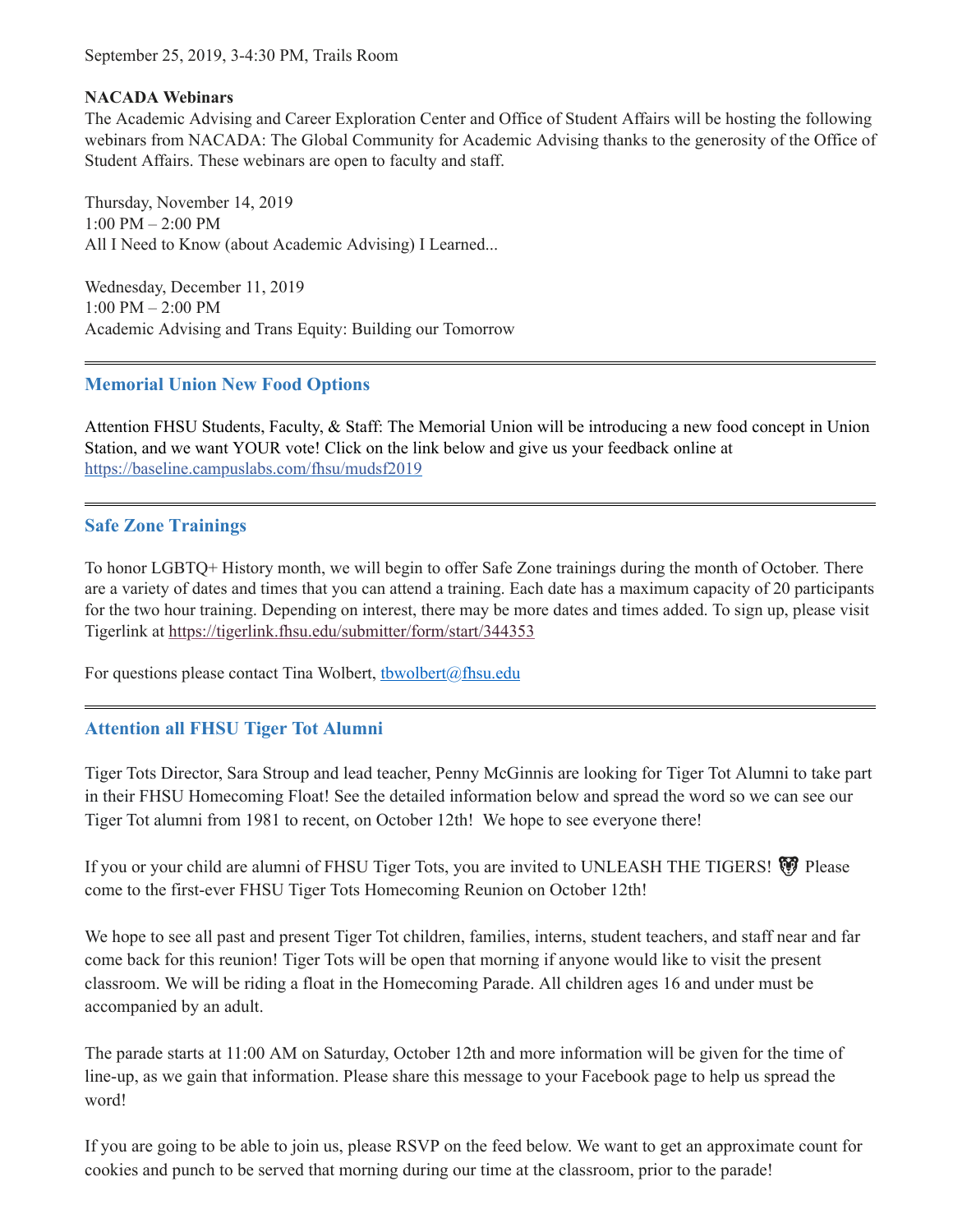#### <span id="page-4-0"></span>**Student Government Association Election Forums**

Join the Student Government Association for two local election forums in preparation for the 2019 local elections in Hays! This event is held in partnership with the Department of Political Science, the Docking Institute of Public Affairs, Tiger Media Network, the American Democracy Project, and the Hays Area Chamber of Commerce. On October 15<sup>th</sup>, we will host a forum for candidates running for USD 489 School Board from 6:30-8:00 in the Beach-Schmidt Auditorium. On October 22<sup>nd</sup>, we will host a forum for candidates running for the Hays City Commission from 6:30-8:00 in the Beach-Schmidt Auditorium. Refreshments will be provided at the event and audience members will be able to ask candidates questions, both written and verbally. Community members are welcome. If you have any questions, please contact [kcwisley.se@fhsu.edu](mailto:kcwisley.se@fhsu.edu).

#### <span id="page-4-1"></span>**Makerspace Materials Need**

Makerspace is needing CLEAN empty gallon-sized plastic jugs! Please drop off at Forsyth Library downstairs in Makerspace 060 or email or call GG Launchbaugh for pick up:  $g$ glaunchbaugh@fhsu.edu 785-628-4538.

#### <span id="page-4-2"></span>**Electronic Resources Feature: Independent Voices Database**

Forsyth Library is home to hundreds of databases for use by faculty, staff, and currently enrolled students for research activities.

Are you presenting at the upcoming Tilford Conference? Looking for ways to expand your curriculum? **Independent Voices** is an open access collection of alternative press newspapers, magazines, journals, and more. Explore diverse topics and historical [perspectives](https://voices.revealdigital.com/) through this unique database. Visit Independent Voices at this link to learn more.

Remember, you can locate all available databases through Forsyth Library's  $\underline{A}$  to  $\underline{Z}$  [listing.](https://fhsuguides.fhsu.edu/az.php) For more information, visit Forsyth Library at fhsu.edu/library or contact [refserv@fhsu.edu](mailto:refserv@fhsu.edu)

#### <span id="page-4-3"></span>**Novels 4 Hope**

*Diversity Book Club*, is a dynamic book club bringing students, faculty, and staff together to explore current social justice issues & diversity topics. Student Engagement will host the club in reading four books throughout the year. The book selection is a mixture of fiction & non-fiction literature to appeal to a variety of demographics. Our purpose for Novels 4 Hope is to keep conversation continuous on campus among students, faculty & staff on issues of race, religion, ethnicity, sexuality and gender.

Our first Novels for Hope book is: Sissy by Jacob Tobia. The sign-up for the first novel will open on Tigerlink on Friday, September 20 and run through Friday, October 4. You cannot register for this until NEXT FRIDAY. At that time, you can access the following link: <https://tigerlink.fhsu.edu/submitter/form/start/339261>

The first 30 people to sign-up will receive a copy of the book. For questions please contact diversity @fhsu.edu

#### **EVENTS**

<span id="page-4-4"></span>**Gideons International Visit** Wednesday, September 25; 7:30-11:30am FHSU Campus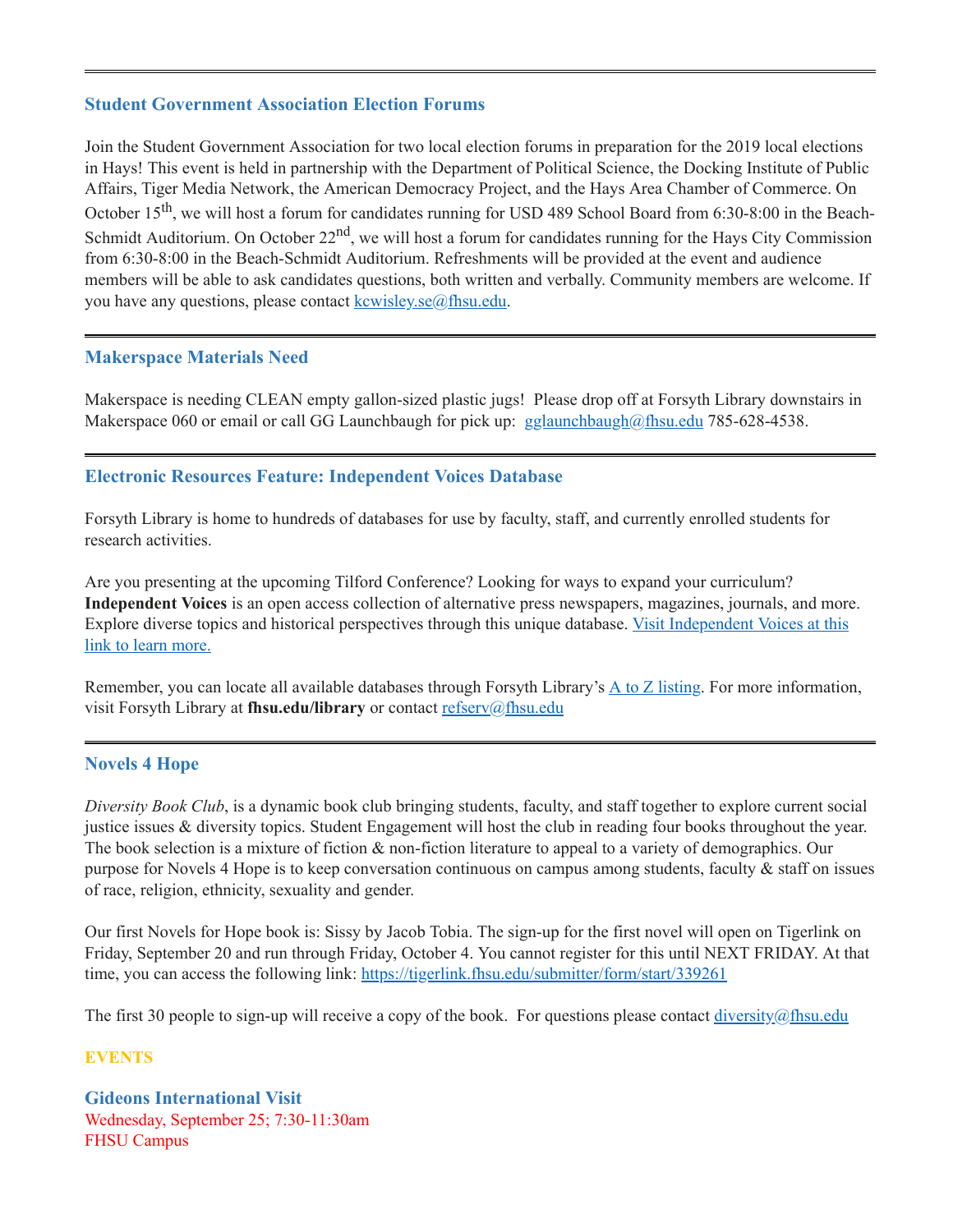The Hays Camp of The Gideons International will be in public spaces on campus on Wednesday, September  $25<sup>th</sup>$  from 7:30am to 11:30am. This is an annual event that has been conducted on campus for many years.

#### <span id="page-5-0"></span>**Banned Book Buttons** Wednesday, September 25; 2:00-4:00pm Forsyth Library/Tomanek Courtyard

Did you know some of your favorite books may have been censored? Stand up for intellectual freedom and your right to read by joining Forsyth Library and Sigma Tau Delta for:

- · Button making
- Censorship activities
- Readings from your favorite books
- <span id="page-5-1"></span>· Popsicles and more!

Make a button and wear it proudly in honor of Banned Books Week (September 22-28)!

This event is sponsored by Forsyth Library and Sigma Tau Delta, English Honor Society. Like Forsyth Library on social media @fhsulibrary to learn more about upcoming events.

## **Hispanic Dance Session – Caribbean/Polynesian (Hulu) Dance** Wednesday, September 25; 6:30-9:00pm Cunningham Hall 122 (Dance Room)

The next Hispanic Dance Session will be Caribbean/Polynesian (Hulu) Dance. It will be taught by Nicole English. It will be on Wednesday, September 25, 2019 from 6:30 – 9:00 in Cunningham Hall 122 (Dance Room). Please meet outside CH122 around 6:20 so we can start promptly at 6:30. The Hispanic Dance Session is sponsored by the Spanish Club and the Department of Modern Languages. For more information, email Chita Espino-Bravo at [c\\_espinobravo@fhsu.edu](mailto:c_espinobravo@fhsu.edu).

<span id="page-5-2"></span>**Ice Cream Social Event** Wednesday, September 25; 7:00pm Hansen Hall

Need a Sweet Way to get 3-hours credit in 30 days?

Join us for a Ben & Jerry's ice cream social to learn more. 7 PM, Wednesday, September 25 at Hansen Hall, hosted by emerging social justice activist and freshman Ruby Quinn. A special online/travel hybrid course is available Oct 1 to Nov 1 through the RCOBE Management Department: MGT 673-VB Moral Corporate Leadership & Social Justice (ala mode The Struggle for the Soul of Ben & Jerry's). Open to freshman to graduate students. Travel to Detroit, Michigan for 4 days to attend the national Net Impact.org conference Oct 24 - Oct 26. (conference fee, hotel, air travel estimated \$1,300 in addition to tuition. RSVP by text for Wednesday's ice cream social event (785) 592-1712. Instructor/host: Dr. Jane Talkington, RCOBE.

<span id="page-5-3"></span>**STEPS to Success Lunch & Learn** Thursday, September 26; 12:00pm Stroup Hall, Room 166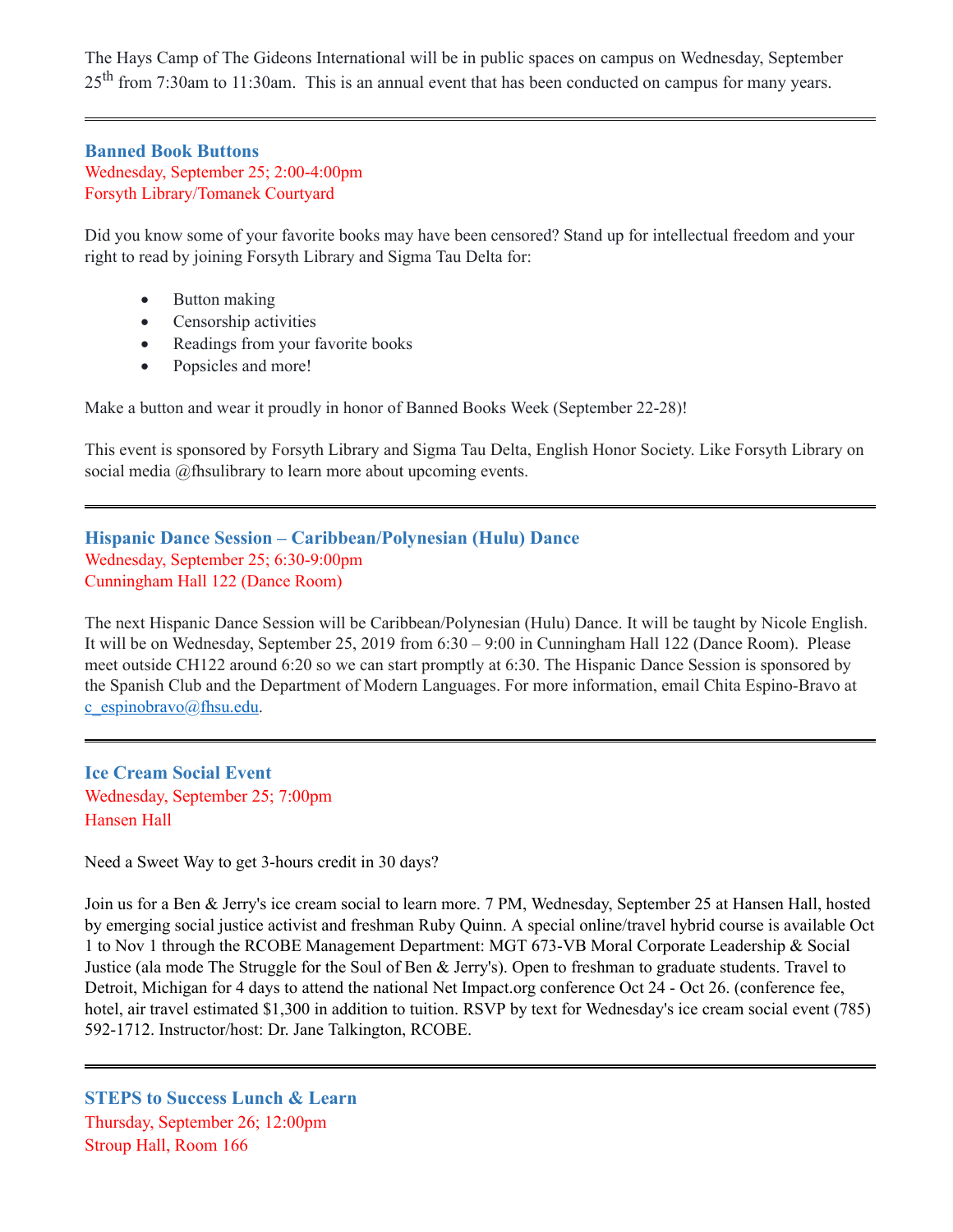Did you know that improving nutrition and reading labels equals simple steps to healthy eating? A high glycemic index coupled with very little physical activity can be directly related to technological advances and lack of time, as well as lifestyle choices as well as many other modifiable risk factors (Hruby & Hu, 2015 & Hill et al., 2012 & Lucha-Lopez et al., 2014). Grab your lunch and come learn this week how simple changes in nutrition can make life altering improvements in your health. Dr. Glen McNeil will be hosting a lunch and learn on "How to use food label nutrition information?" on September 26, 2019 at noon in Stroup Hall, Room 166. See you there!

<span id="page-6-1"></span>**Rostislav and Luba Edlina Dubinsky Classical Music Series** Friday, September 27; 7:30pm Beach/Schmidt Performing Arts Center

Department of Music and Theater is proud to announce a new music series in memory of Rostislav and Luba Edlina Dubinsky. Rostislav Dubinsky (1923-1997) and Luba Edlina (1929-2018) were the founding members of the Dubinsky Duo and the Borodin Trio. Their musical legacy continued for years, demonstrating chamber music playing at the highest international level.

The opening concert features Sharon Stanis, violin, Irena Ravitskaya, piano, Ben Cline, cello. The guest violinist, Sharon Stanis, is a founding member of the world famous Lafayette String Quartet. She received her BM and MM from Indiana University, where she coached with Rostislav Dubinsky who was integral in the formation of the Lafayette String Quartet. Currently, she is an Artist-in-Residence at the University of Victoria (Canada), where she teaches violin and coaches chamber music.

Dr. Irena Ravitskaya was a student of Luba Edlina-Dubinsky. She had studied with her at IU as a doctoral student from 2000-2005. Until her passing in 2018, Mrs. Dubinsky had remained her mentor and dear friend.

The program includes Schnittke's Suite in the Old Style for violin and piano, Beethoven's Violin Sonata No. 4 in a Minor, and Mendelssohn's Piano Trio in D Minor. Admission is free.

<span id="page-6-0"></span>**Entrepreneurship Faculty Fellows Presentation** Friday, September 27; 2:30-4:00pm Memorial Union, Trails Room

Entrepreneurship Faculty Fellows Presentation: From Victims to Social Entrepreneurs, Fri. Sept. 27, 2:30-4 p.m. Did you know that intimate partner violence survivors return to abusers 7-10 times on average before they permanently leave the horrific environment? Building their financial independence not only can empower the survivors, but can also help their children and boost the local economy! Please attend our public presentation on our research on how a social enterprise can support the survivors of domestic violence and human trafficking, and join the discussion on what we can do in Hays, USA afterwards!

#### **Project Title:**

From Victims to Social Entrepreneurs: Building Abundance and Confidence for Domestic Violence and Human Trafficking Survivors **Time:** Friday, Sept. 27, 2:30-4:00 p.m. **Place:** Trails Room, FHSU Memorial Union

Please feel free to contact us if you have any questions. Thank you and we hope to see you there!!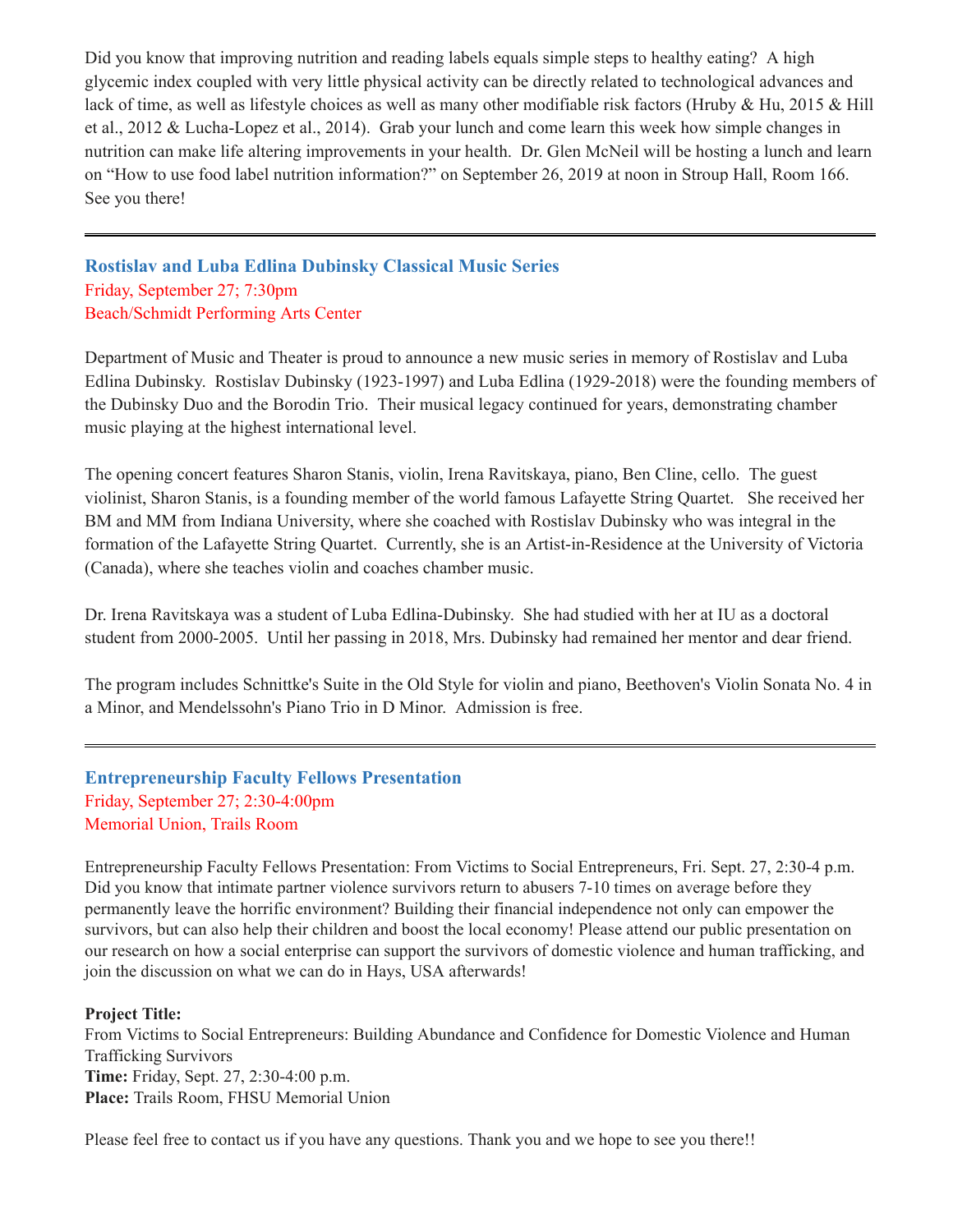Sincerely, Ziwei Qi ( $z$  qi5@fhsu.edu) Assistant Professor Department of Criminal Justice

Hsin-Yen Yang [\(hsin-yen-yang@fhsu.edu](mailto:hsin-yen-yang@fhsu.edu)) Associate Professor Department of Communication Studies

Entrepreneurship Faculty Fellows, 2018-2019 Fort Hays State University

<span id="page-7-0"></span>**Student Athlete Advisory Committee Dunk Tank** Saturday, September 28; 4:30-6:30pm Lewis Field, East side of stadium

Come dunk FHSU Athletes and Staff to raise money for Make-A-Wish Foundation. \$1 for 1 throw, \$5 for 6 or \$10 for an automatic dunk. If questions contact Tatum at [tebartels@mail.fhsu.edu.](mailto:tebartels@mail.fhsu.edu)

<span id="page-7-1"></span>**TILTed Tech Mini-Conference: Accessibility and Blackboard Ally** Monday, September 30; 12:00-3:00pm Memorial Union, Stouffer Lounge Registration: [bit.ly/TILTedAlly](http://bit.ly/TILTedAlly)

Are your courses accessible to ALL students? Learn about Ally, a new accessibility feature in Blackboard, best practices, and other tools to make your courses and content more accessible.

#### **Mini-Conference Sessions:**

- **Noon - 12:10PM**
	- Lunch (Meal provided by the Office of the Provost)
- **12:10 - 12:40PM** When Things Aren't Accessible By Jennifer Pfeifer and Ryan Haxton (Kelly Center)
- **12:45 - 1:15PM** Creating and Adapting Content for Accessibility By Claire Nickerson (Forsyth Library)
- **1:15 - 1:30PM** Break
- **1:30 - 2:30PM**

Blackboard Ally Interactive Workshop By Dr. Andrew Feldstein (TILT) and Faculty Panel

**2:30 - 3:00PM**

Closed Captioning and Media By Molly Barnett (TILT)

TILTed Tech is a series of mini-conferences for faculty and staff development that inspire teaching, scholarship and technology. The series is sponsored by Dr. Andrew Feldstein, Assistant Provost of Teaching Innovation and Learning Technologies (TILT), Deborah Ludwig, Dean of Forsyth Library, and Mark Griffin, Director of Technology Services, with free lunch tickets provided by the Office of the Provost.

#### **Register Today:** [bit.ly/TILTedAlly](http://bit.ly/TILTedAlly)

The sessions will be recorded. Please use the registration form and select the option for off-campus and international faculty to request access to the videos to view on their own time.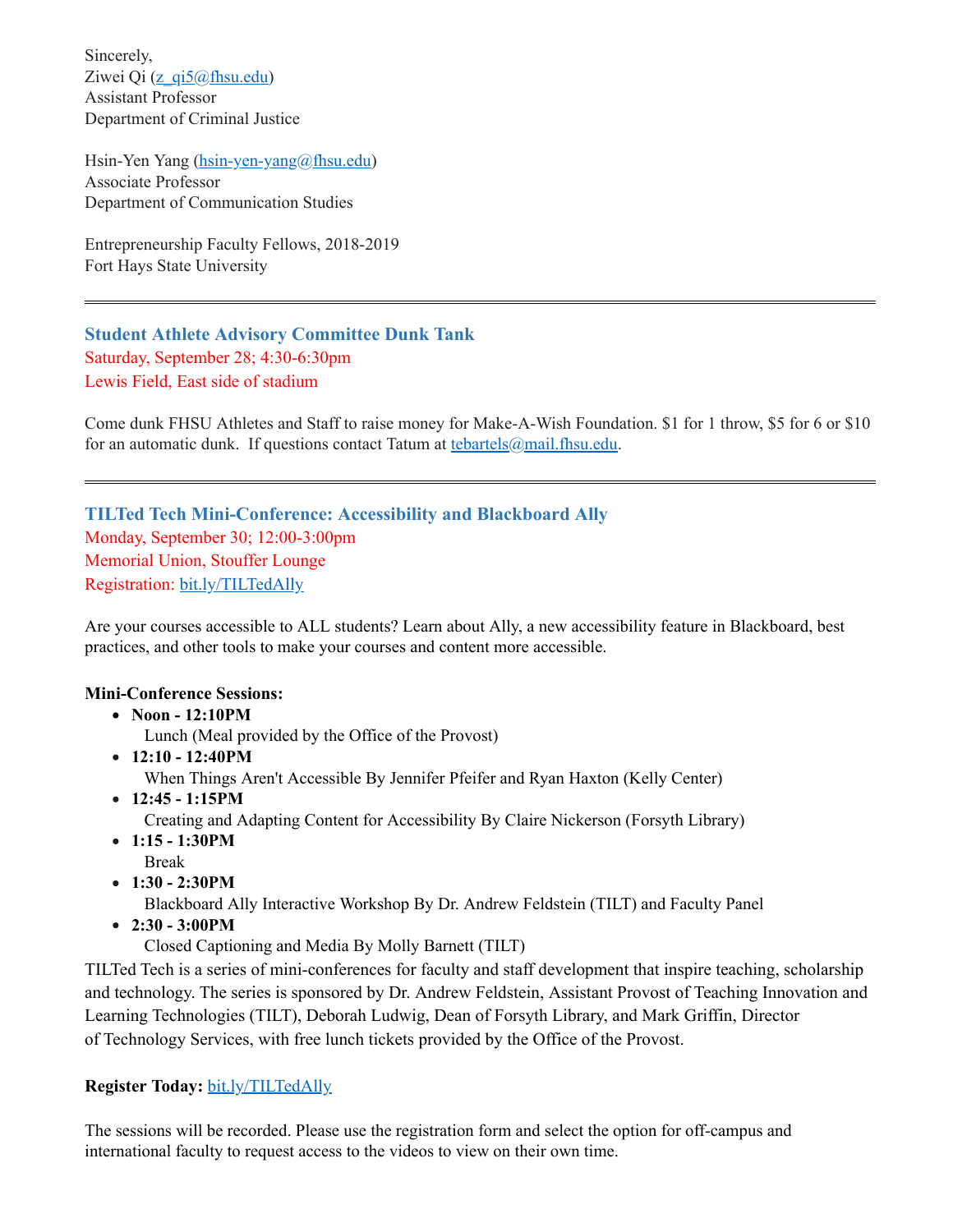## <span id="page-8-0"></span>**MDC Workshop – CliftonStrengths Engaged** Tuesday, October 1; 9:00am-4:00pm Memorial Union, Stouffer Lounge

If you've already taken the MDC's workshop CliftonStrengths Essentials and want to explore your strengths even further, now's your chance! After exploring your top 5 talent themes in their previous Strengths workshop you will now have the opportunity to unlock and explore all 34 of your talent themes. In this workshop you will hone your top 5, understand your top 10, and manage your bottom 5 strengths while learning how each one contributes to unique partnerships and teams. Registration for this workshop is \$259. *Please register by September 24.*

As FHSU faculty and staff, your registration fee is complimentary, thanks to your FHSU Vice President. *Limited funding is available annually per division***.**

If you are an Academic Affairs member & are interested in attending this workshop, contact Hannah Hilker at 785 628-4121 or [hehilker@fhsu.edu](mailto:hehilker@fhsu.edu)

Registration can be completed online at <https://webapps.fhsu.edu/MDC2.0/Default.aspx> or by calling Hannah Hilker at (785) 628-4121.

<span id="page-8-1"></span>**Civic Dinners: The Lovable City** Tuesday, October 1 & Monday, October 7; 6:00pm Gella's Diner & Lb. Brewing Co.

Bring yourself and some money to Gella's at 6pm on Tuesday, October 1 and Monday, October 7. Civic Dinners<sup>TM</sup> has launched a national conversation about "The Lovable City" in hopes of learning more about what makes your city lovable, what you'd love to love, and how you'd like to be more involved in creating a more lovable city. To register, click ATTEND A DINNER at this website: [https://www.civicdinners.com/tlc-hays.](https://www.civicdinners.com/tlc-hays)

Contact: Dr. Jane Talkington, FHSU-RCOBE, phone/text: (785) 592-1712 or Melissa Dixon, Convention & Visitor's Bureau (785) 628-8202.

<span id="page-8-2"></span>**Maker Wednesday** Wednesday, October 2; 5:00-6:00pm Forsyth Library Makerspace 060

Come to Makerspace and learn how to make Vinyl Decals and Stickers! [www.fhsu.edu/smei](http://www.fhsu.edu/smei)

Sponsored by Science and Mathematics Education Institute and Forsyth Library

```
Encore Series Presents – Reza: The Edge of Illusion
Thursday, October 3; 7:30pm
Beach/Schmidt Performing Arts Center
```
More than a magic show, Reza infuses state of the art production, masterful comedic timing, and interactive moments, allowing the audience to experience magic first hand. He has sparked world-wide buzz and loyal fan base with his signature grand-scale illusions such as making motorcycles and helicopters materialize out of thin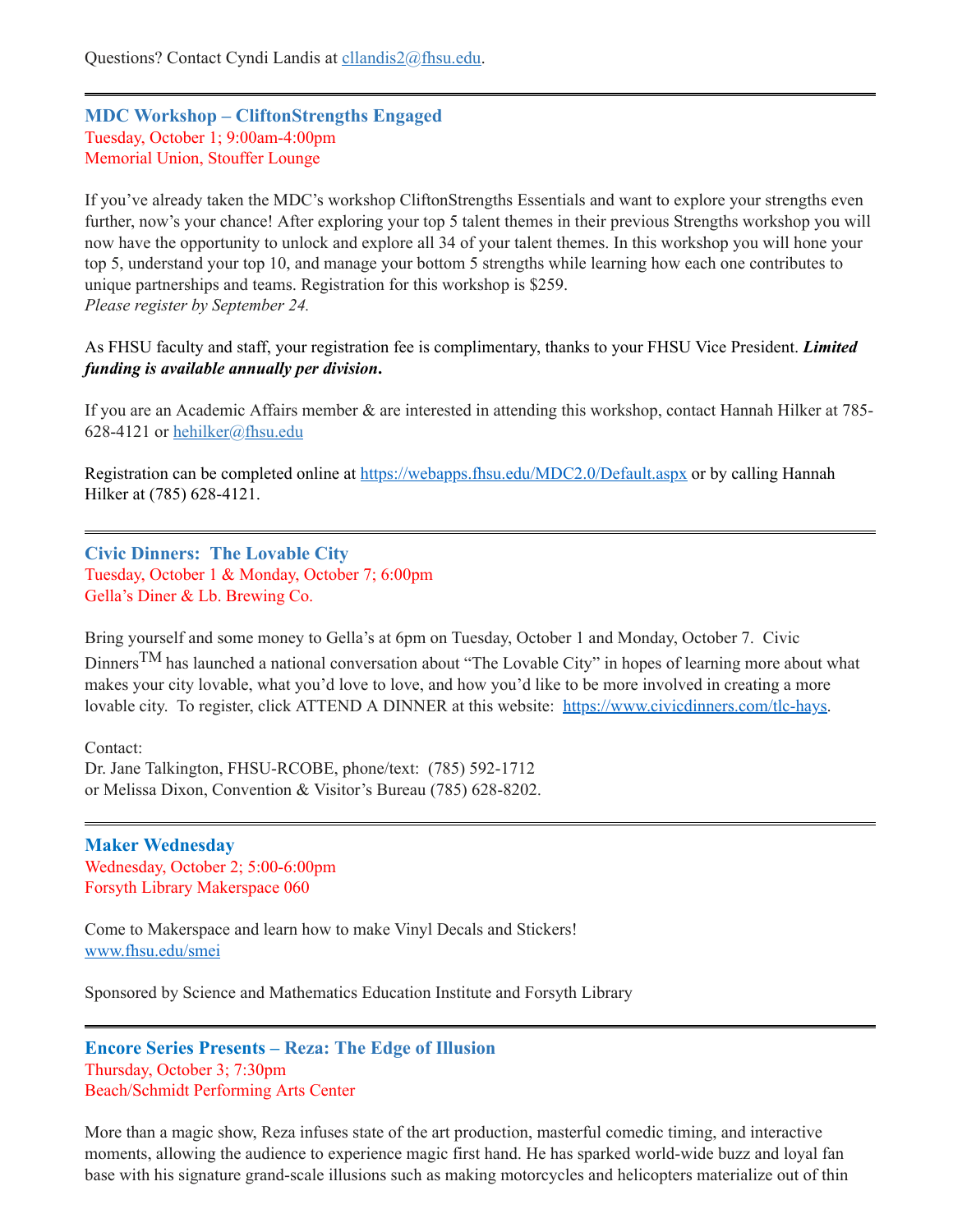air! Young and fresh, Reza's "Edge of Illusion," has earned him awards including "Magician of the Year." Reza is intriguing, engaging, and captivating. He isn't just a magician. He is a world-class entertainer.

Tickets are available at the Memorial Union Student Service Center, by calling 785-628-5306 or by visiting [www.fhsu.edu/encore](http://www.fhsu.edu/encore). Tickets for the general public are \$40 reserved and \$30 unreserved; for seniors, tickets are \$35 reserved and \$25 unreserved; and for FHSU students and children ages 5-17, tickets are \$30 reserved and \$20 unreserved.

Questions? Contact Jacob Ternes at [jaternes@fhsu.edu](mailto:jaternes@fhsu.edu)

#### <span id="page-9-0"></span>**A Plant Hike: Wild Foods and Medicinal Plants Around the Cheyenne Bottoms Area** Sunday, October 6; 2:00pm Kansas Wetlands Education Center

Join KWEC and Dr. Kelly Kindscher, Kansas Biological Survey scientist and University of Kansas environmental studies professor, on a plant hike field trip around Cheyenne Bottoms on Sunday, October 6 at 2 p.m. to learn about the native plants that are edible or have medicinal qualities.

Participants will gather at KWEC first before traveling by car to a couple nearby field sites. Participants should be prepared to be outside, wear comfortable, close-toed shoes, and be able to walk short distances over uneven terrain. The program is free and no registration is needed.

Kindscher has authored several books on native plants, including Medicinal Wild Plants of the Prairie and Edible Wild Plants of the Prairie.

The event is free and open to the public. For more information contact KWEC at 1-877-243-9268 or visit [http://wetlandscenter.fhsu.edu](http://wetlandscenter.fhsu.edu/) . The Kansas Wetlands Education Center is a branch of the Werth College of Science Technology and Mathematics and is located at Cheyenne Bottoms, near Great Bend, KS. The Center is open Mon-Sat 9am-5pm and Sun 1-5pm. Admission is free.

<span id="page-9-1"></span>**U.S. Air Force "Falconaires" Jazz Ensemble Concert** Monday, October 7; 7:00pm Beach/Schmidt Performing Arts Center

The United States Air Force Academy Band's "Falconaires" jazz ensemble from Colorado Springs will perform a free concert at Fort Hays State University Beach/Schmidt Performing Arts Center in Hays, KS on 7 October 2019 at 7PM. The evening will feature an eclectic mix of traditional and contemporary jazz repertoire that celebrates our national heritage. The concert is free and open to the public. Free tickets will be distributed seven days a week until 10pm at the Memorial Union Student Service Center or online at https://www.eventbrite.com/e/usaf[falconaires-big-band-sponsored-by-fort-hays-state-university-tickets-70982629957.](https://www.eventbrite.com/e/usaf-falconaires-big-band-sponsored-by-fort-hays-state-university-tickets-70982629957)

#### <span id="page-9-2"></span>**Rural and Independent Innovators Conference** Tuesday, October 15; 8:00am-4:30pm Robbins Center

The Rural and Independent Innovators Conference is being held on **October 15 th , 2019** from 8:00 AM – 4:30 PM at the Robbins Center on Fort Hays State University's campus. This conference is for product and technology innovators who want to know when and how to advance with their ideas.

Please visit the conference website link for more information regarding the event: [https://www.ksinnovator.com/](https://linkprotect.cudasvc.com/url?a=https%3a%2f%2fwww.ksinnovator.com%2f&c=E,1,VmjRgormpxBBwnH0rotD4QTRl5JXVsVpT5lDsDRIxeQjZM9QtBPyYRn-Nbro7QLgMS3uD1KyfOBYrnVhuDyqC2edXlbzdCu1z5tqRlqNNlA9zc5GTQ,,&typo=1)

Register by October 10<sup>th</sup> at: <https://ksbdc.ecenterdirect.com/events/25104>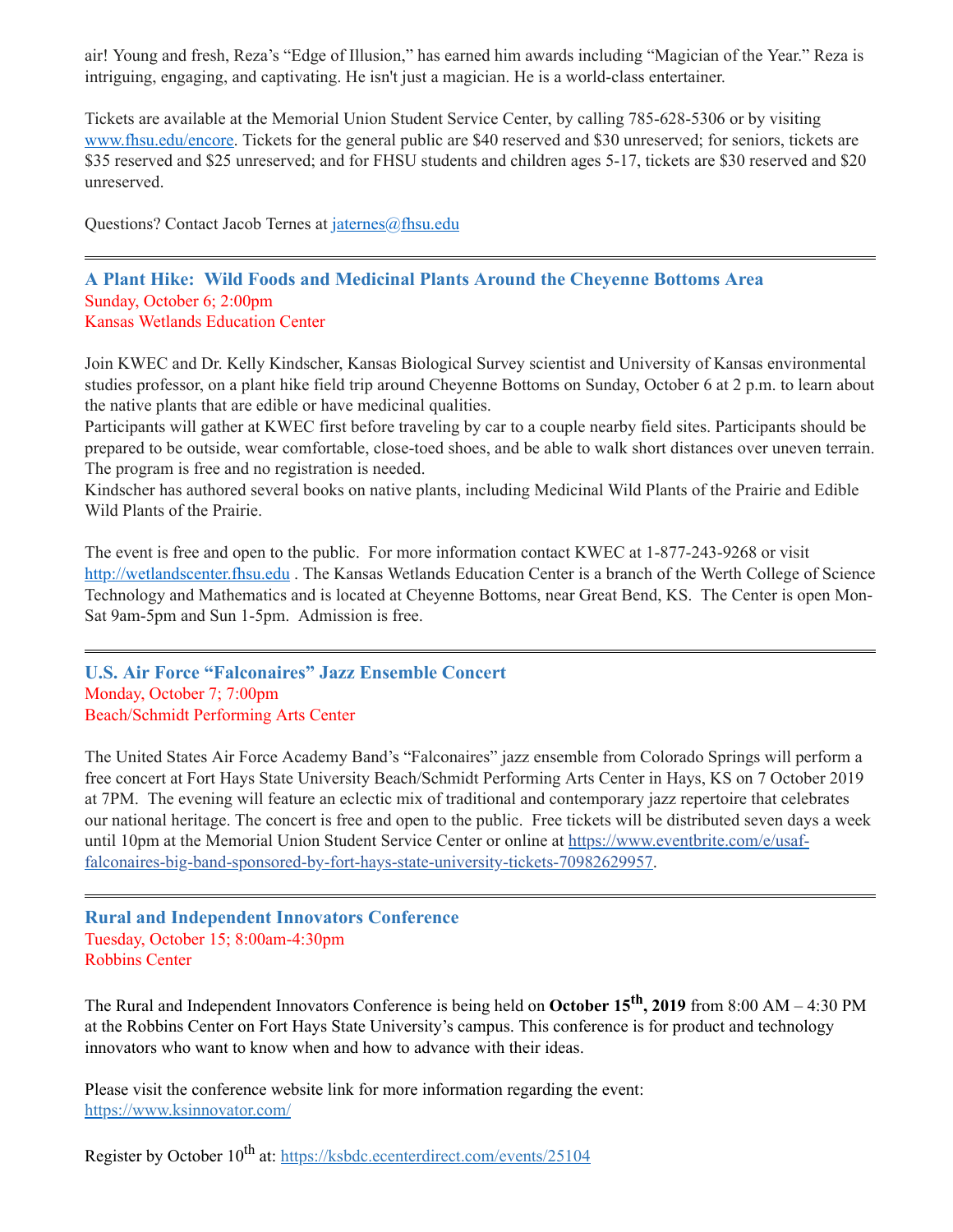Feel free to contact our office at 785-628-5615 for more information.

<span id="page-10-1"></span>**WKHRMA October Seminar – 10 Complimentary Spots Available!** Wednesday, October 23 Registration: 8:30am / Seminar: 9:00am-3:00pm / Networking Reception to follow Robbins Center, Eagle Communications Hall

The Western Kansas Human Resource Management Association (WKHRMA) welcomes the Tiger Family to our annual October Seminar. Come hear from attorneys Melody Rayl & Lauren Sobaski of Fisher & Phillips LLP on some of the most pressing matters facing the workplace today. We will discuss issues about changing marijuana laws, inclusion, audits, retaliation claims, and more.

Provost Jill Arensdorf has generously agreed to fund **TEN** registrants from FHSU's Division of Academic Affairs.

Want one of the ten spots for faculty & staff? These complimentary registrations are first come, first served! Email Hannah Hilker, [hehilker@fhsu.edu](mailto:hehilker@fhsu.edu) today to reserve your spot at the seminar.

<span id="page-10-0"></span>**On-Site Biometric Screening & Health Coach Available** Memorial Union

Free Biometric Screening Offered Tuesday, October 1<sup>st</sup> Wednesday, October 2<sup>nd</sup> Tuesday, November 12<sup>th</sup>

*Worth 5 HealthQuest Credits*

For employees and spouses enrolled in Plan C, J, N, or Q, participation is also worth \$50 into their HSA or HRA *Account.*

Fort Hays State University – Memorial Union There will also be a Health Coach available that day from 8:00am-1:00pm in the Memorial Union Calvary Room (Room 205). <http://www.kdheks.gov/hcf/healthquest/coaching.html>

*Deadline to sign up is 3 DAYS PRIOR TO DATE by midnight.*

#### **How Do I Sign Up?**

Log-on to your account on the wellness portal [\(https://kansashealthquest.cernerwellness.com/](https://kansashealthquest.cernerwellness.com/)). To create a new account, follow instructions found at [http://www.kdheks.gov/hcf/healthquest/download/How\\_to\\_Register\\_an\\_Account.pdf](http://www.kdheks.gov/hcf/healthquest/download/How_to_Register_an_Account.pdf).

Once logged in, follow these simple steps to schedule your screening:

- Click on Biometric Screenings
- Select Onsite Screenings
- Login or create an account on the Online Scheduler
- · Select Hays from the list of cities
- Select the Location/Date you want to attend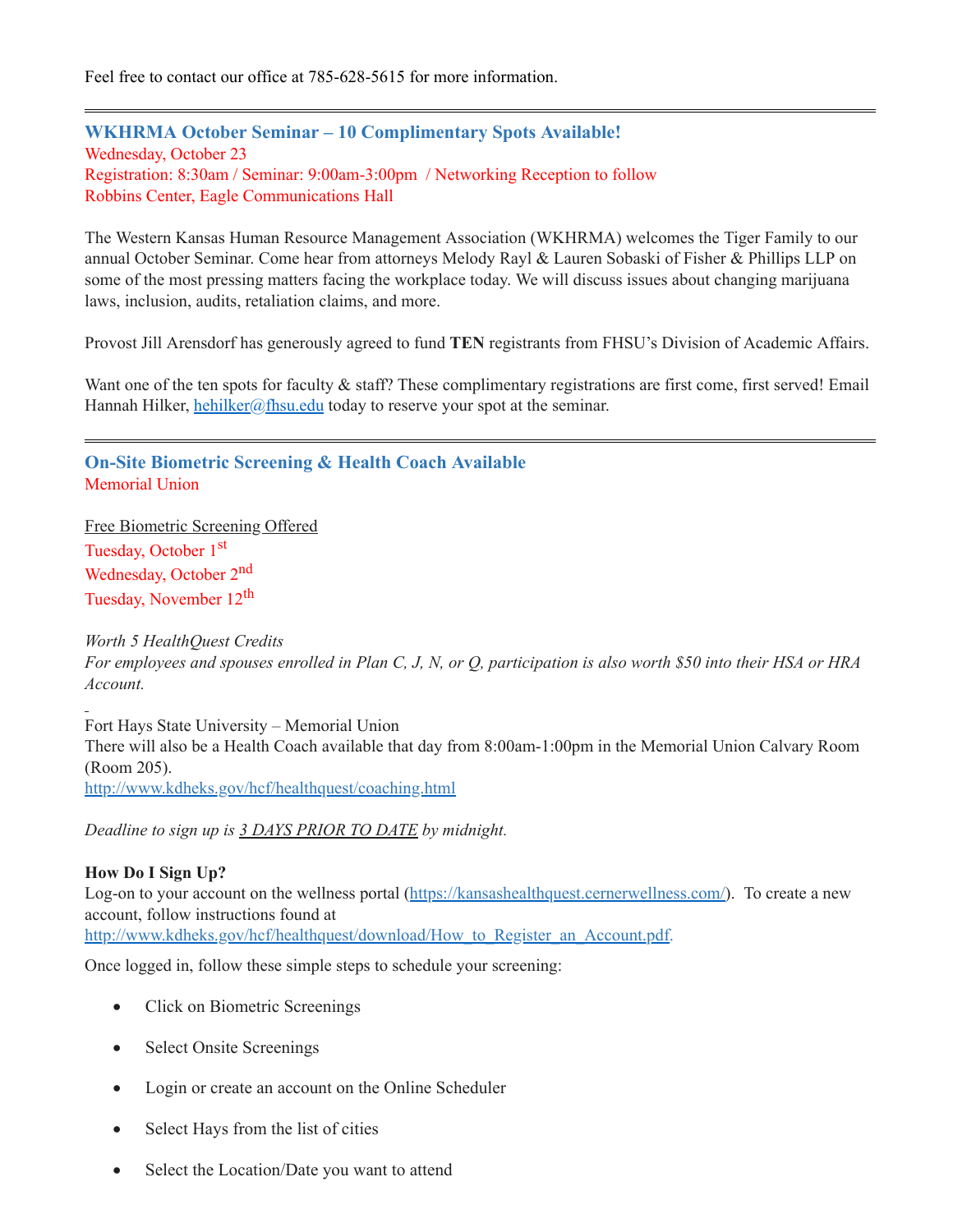- · A list of times will appear. Select the time that works best for your schedule.
- Answer a few simple questions and click Create Appointment

#### **What is a Biometric Screening?**

Knowing cholesterol or blood glucose values can help you identify serious risks and manage or prevent health problems before they occur. HealthQuest sponsors free biometric screenings at worksites statewide. Testing is conducted in 30 minutes or less using a simple finger stick. Results you will receive include:

- Total Cholesterol, HDL, LDL and total Cholesterol to HDL ratio
- Triglycerides and Glucose
- Systolic and Diastolic Blood Pressure
- Height, Weight, and Body Mass Index (BMI)
- Waist Circumference

Remember for best results to fast for a minimum of 9 hours prior to your appointment. Water, tea and black coffee (no cream or sugar) are okay. Take medications as usual also.

#### **Who is Eligible to Participate?**

- Benefits eligible State and Non-State employees who are enrolled in the state employee health plan or who have waived coverage in the plan
- <span id="page-11-0"></span>Spouses who are enrolled in the medical portion State Employee Health Plan

## **Political Science Alumni Award Winner Reception** Thursday, October 10; 4:00-5:00pm Memorial Union, Pioneer Room

Political Science is hosting a reception for its Alumni Award winners, Kevin Faulkner, Joshua Snider, and Curt Brungardt, on October 10<sup>th</sup> in the Memorial Union Pioneer Room from 4-5pm. There will be light refreshments at this come-and-go event. Please RSVP by phone at 785-628-4425 or by email to [kkallacher@fhsu.edu.](mailto:kkallacher@fhsu.edu)

<span id="page-11-2"></span>**Economics, Finance, and Accounting Department Reception for Alumni Award Recipients** Thursday, October 10; 3:00-4:00pm McCartney Hall, Room 109

The Department of Economics, Finance, and Accounting is hosting a come-and-go reception for its Alumni Award recipients, Kevin Faulkner and Cole Engel, on October 10 from 3:00-4:00 PM in MC 109. Kevin is receiving the Alumni Achievement Award and Cole is receiving the Young Alumni Award at Homecoming.

#### <span id="page-11-1"></span>**Leadership Studies Alumni Distinguished Service Award Reception** Thursday, October 10; 3:00-4:00pm Memorial Union, Stouffer Lounge

Please join the Leadership Studies Department in honoring Drs. Curt and Christie Brungardt, recipients of the 2019 Alumni Distinguished Service Award. Light refreshments will be served at this come-and-go event on Thursday, October 10, in the Memorial Union Stouffer Lounge from 3-4 pm.